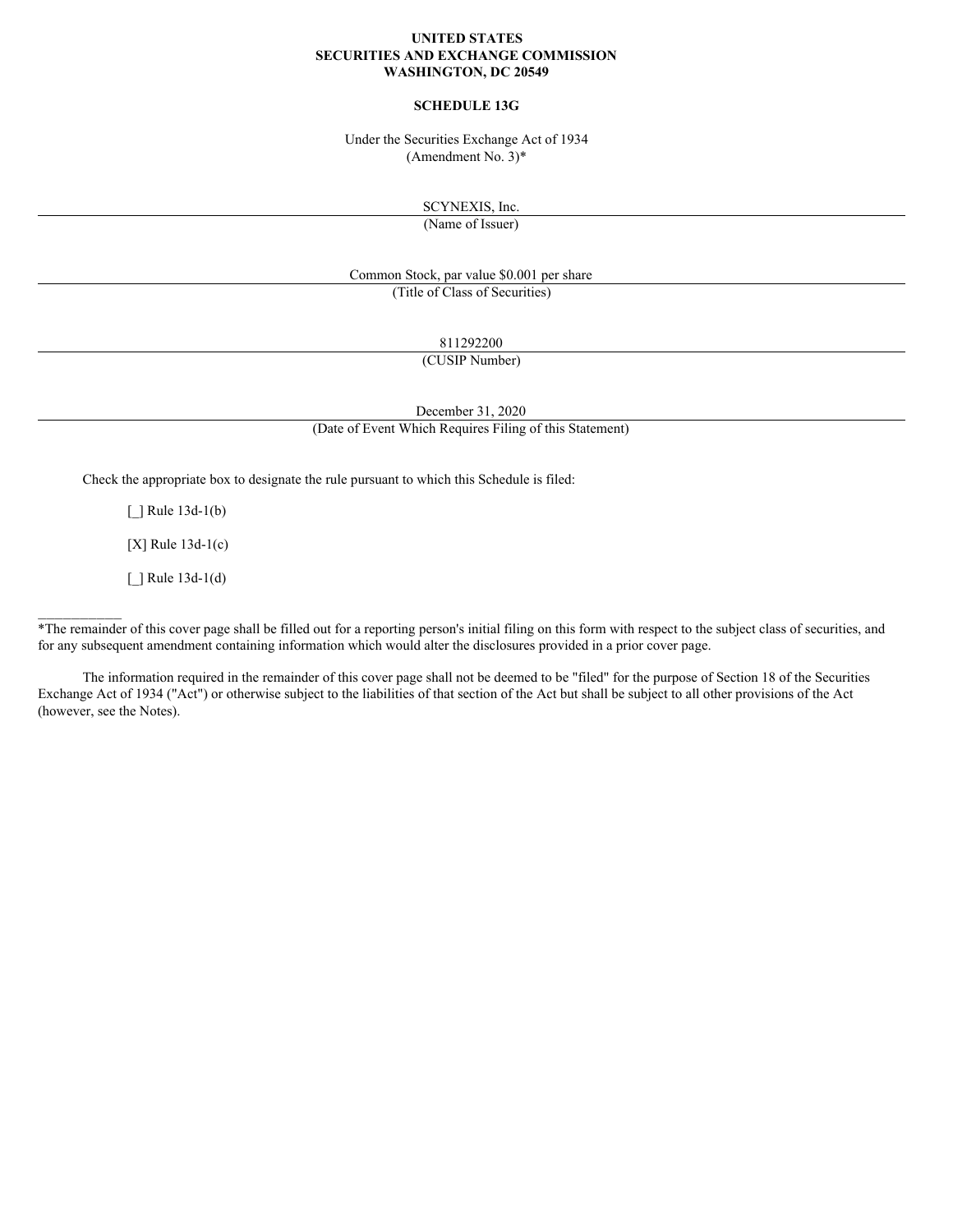| <b>CUSIP No</b> | 811292200                                                                                  |              |
|-----------------|--------------------------------------------------------------------------------------------|--------------|
| 1.              | NAME OF REPORTING PERSONS                                                                  |              |
|                 | Caxton Corporation                                                                         |              |
| 2.              | CHECK THE APPROPRIATE BOX IF A MEMBER OF A GROUP (SEE INSTRUCTIONS)                        | $(a)$ $\Box$ |
| 3.              | SEC USE ONLY                                                                               | (b) [X]      |
| 4.              | CITIZENSHIP OR PLACE OF ORGANIZATION                                                       |              |
|                 | Delaware                                                                                   |              |
|                 | NUMBER OF SHARES BENEFICIALLY OWNED BY EACH REPORTING PERSON WITH                          |              |
| 5.              | <b>SOLE VOTING POWER</b>                                                                   |              |
|                 | $\boldsymbol{0}$                                                                           |              |
| 6.              | <b>SHARED VOTING POWER</b>                                                                 |              |
|                 | 1,474,370                                                                                  |              |
| 7.              | SOLE DISPOSITIVE POWER                                                                     |              |
|                 | $\boldsymbol{0}$                                                                           |              |
| 8.              | SHARED DISPOSITIVE POWER                                                                   |              |
|                 | 1,474,370                                                                                  |              |
| 9.              | AGGREGATE AMOUNT BENEFICIALLY OWNED BY EACH REPORTING PERSON                               |              |
|                 | 1,474,370                                                                                  |              |
| 10.             | CHECK BOX IF THE AGGREGATE AMOUNT IN ROW (9) EXCLUDES CERTAIN SHARES (SEE<br>INSTRUCTIONS) |              |
| 11.             | PERCENT OF CLASS REPRESENTED BY AMOUNT IN ROW (9)                                          | $\Box$       |
|                 | 7.5%                                                                                       |              |
| 12.             | TYPE OF REPORTING PERSON (SEE INSTRUCTIONS)                                                |              |

CO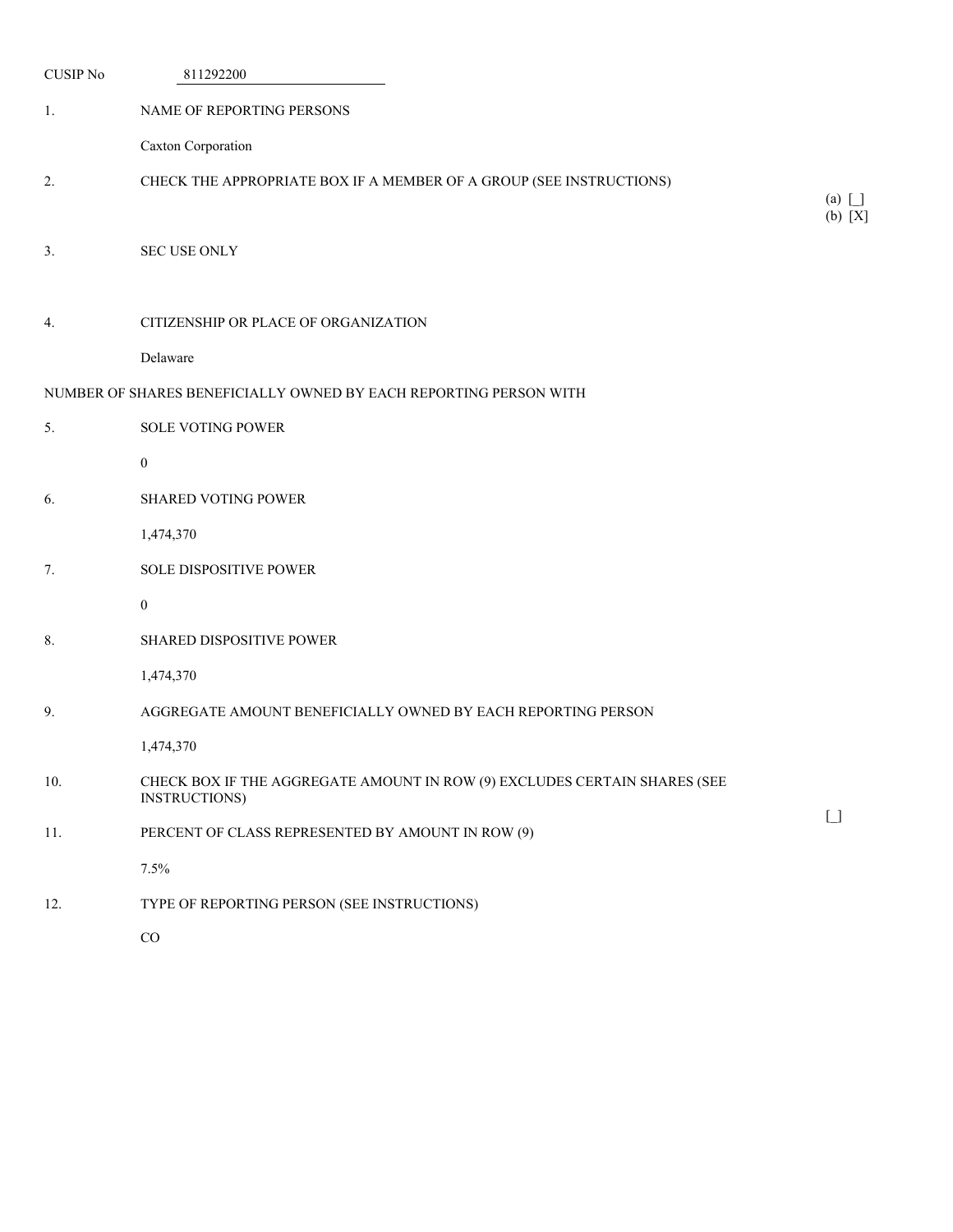| <b>CUSIP No</b> | 811292200                                                                               |
|-----------------|-----------------------------------------------------------------------------------------|
| 1.              | NAME OF REPORTING PERSONS                                                               |
|                 | CDK Associates, L.L.C.                                                                  |
| 2.              | CHECK THE APPROPRIATE BOX IF A MEMBER OF A GROUP (SEE INSTRUCTIONS)                     |
|                 |                                                                                         |
| 3.              | <b>SEC USE ONLY</b>                                                                     |
| 4.              | CITIZENSHIP OR PLACE OF ORGANIZATION                                                    |
|                 | Delaware                                                                                |
|                 | NUMBER OF SHARES BENEFICIALLY OWNED BY EACH REPORTING PERSON WITH                       |
| 5.              | <b>SOLE VOTING POWER</b>                                                                |
|                 | $\boldsymbol{0}$                                                                        |
| 6.              | <b>SHARED VOTING POWER</b>                                                              |
|                 | 1,474,370                                                                               |
| 7.              | SOLE DISPOSITIVE POWER                                                                  |
|                 | $\boldsymbol{0}$                                                                        |
| 8.              | <b>SHARED DISPOSITIVE POWER</b>                                                         |
|                 | 1,474,370                                                                               |
| 9.              | AGGREGATE AMOUNT BENEFICIALLY OWNED BY EACH REPORTING PERSON                            |
|                 | 1,474,370                                                                               |
| 10.             | CHECK BOX IF THE AGGREGATE AMOUNT IN ROW (9) EXCLUDES CERTAIN SHARES (SEE INSTRUCTIONS) |
| 11.             | PERCENT OF CLASS REPRESENTED BY AMOUNT IN ROW (9)                                       |
|                 | 7.5%                                                                                    |
| 12.             | TYPE OF REPORTING PERSON (SEE INSTRUCTIONS)                                             |

OO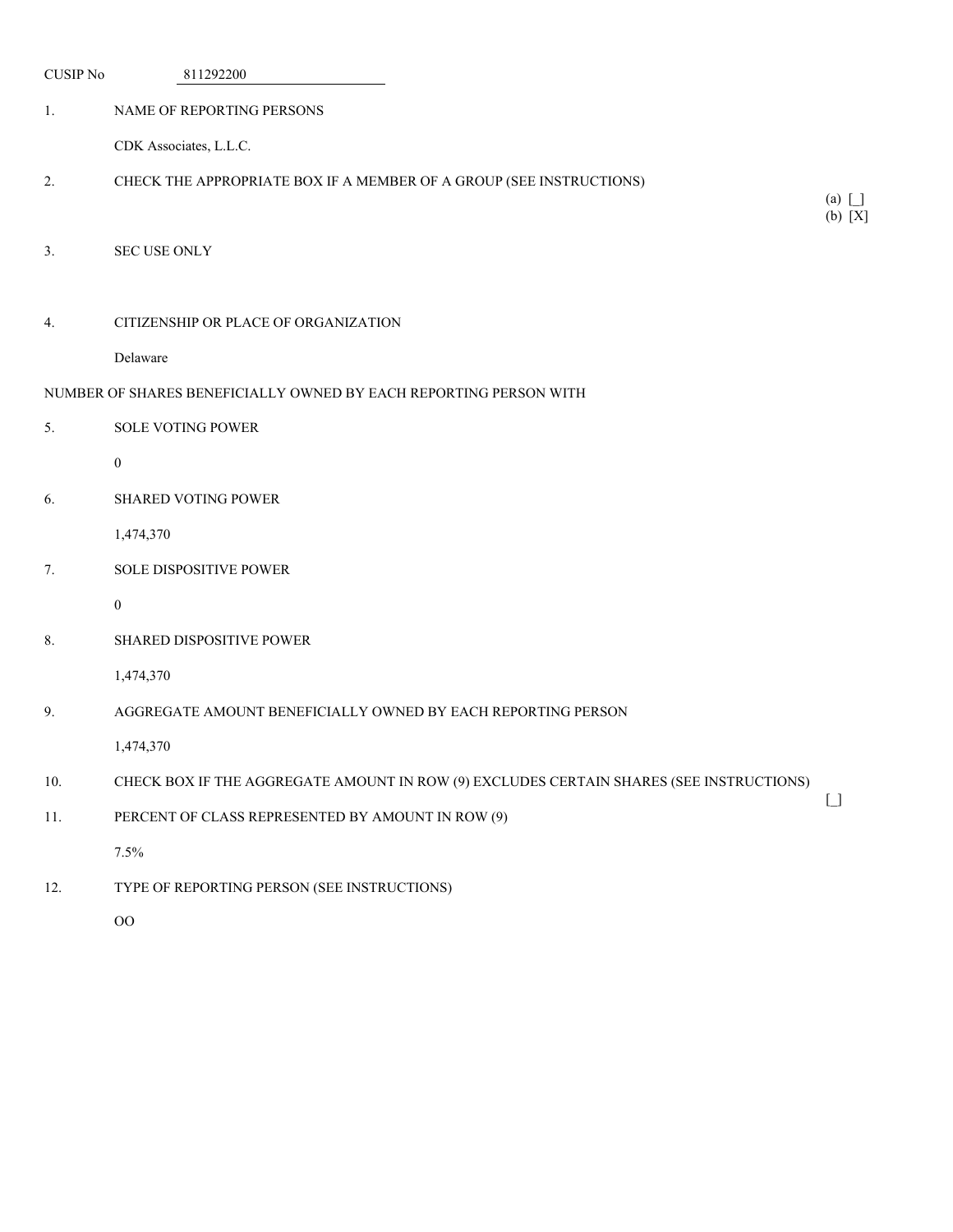| <b>CUSIP No</b> | 811292200                                                                                  |                                        |
|-----------------|--------------------------------------------------------------------------------------------|----------------------------------------|
| 1.              | NAME OF REPORTING PERSONS                                                                  |                                        |
|                 | Bruce S. Kovner                                                                            |                                        |
| 2.              | CHECK THE APPROPRIATE BOX IF A MEMBER OF A GROUP (SEE INSTRUCTIONS)                        | $(a)$ $\Box$                           |
|                 |                                                                                            | (b) [X]                                |
| 3.              | <b>SEC USE ONLY</b>                                                                        |                                        |
|                 |                                                                                            |                                        |
| 4.              | CITIZENSHIP OR PLACE OF ORGANIZATION                                                       |                                        |
|                 | <b>United States</b>                                                                       |                                        |
|                 | NUMBER OF SHARES BENEFICIALLY OWNED BY EACH REPORTING PERSON WITH                          |                                        |
| 5.              | <b>SOLE VOTING POWER</b>                                                                   |                                        |
|                 | $\boldsymbol{0}$                                                                           |                                        |
| 6.              | <b>SHARED VOTING POWER</b>                                                                 |                                        |
|                 | 1,474,370                                                                                  |                                        |
| 7.              | SOLE DISPOSITIVE POWER                                                                     |                                        |
|                 | $\boldsymbol{0}$                                                                           |                                        |
| 8.              | SHARED DISPOSITIVE POWER                                                                   |                                        |
|                 | 1,474,370                                                                                  |                                        |
| 9.              | AGGREGATE AMOUNT BENEFICIALLY OWNED BY EACH REPORTING PERSON                               |                                        |
|                 | 1,474,370                                                                                  |                                        |
| 10.             | CHECK BOX IF THE AGGREGATE AMOUNT IN ROW (9) EXCLUDES CERTAIN SHARES (SEE<br>INSTRUCTIONS) | $\begin{bmatrix} 1 \\ 2 \end{bmatrix}$ |
| 11.             | PERCENT OF CLASS REPRESENTED BY AMOUNT IN ROW (9)                                          |                                        |
|                 | 7.5%                                                                                       |                                        |
| 12.             | TYPE OF REPORTING PERSON (SEE INSTRUCTIONS)<br>IN                                          |                                        |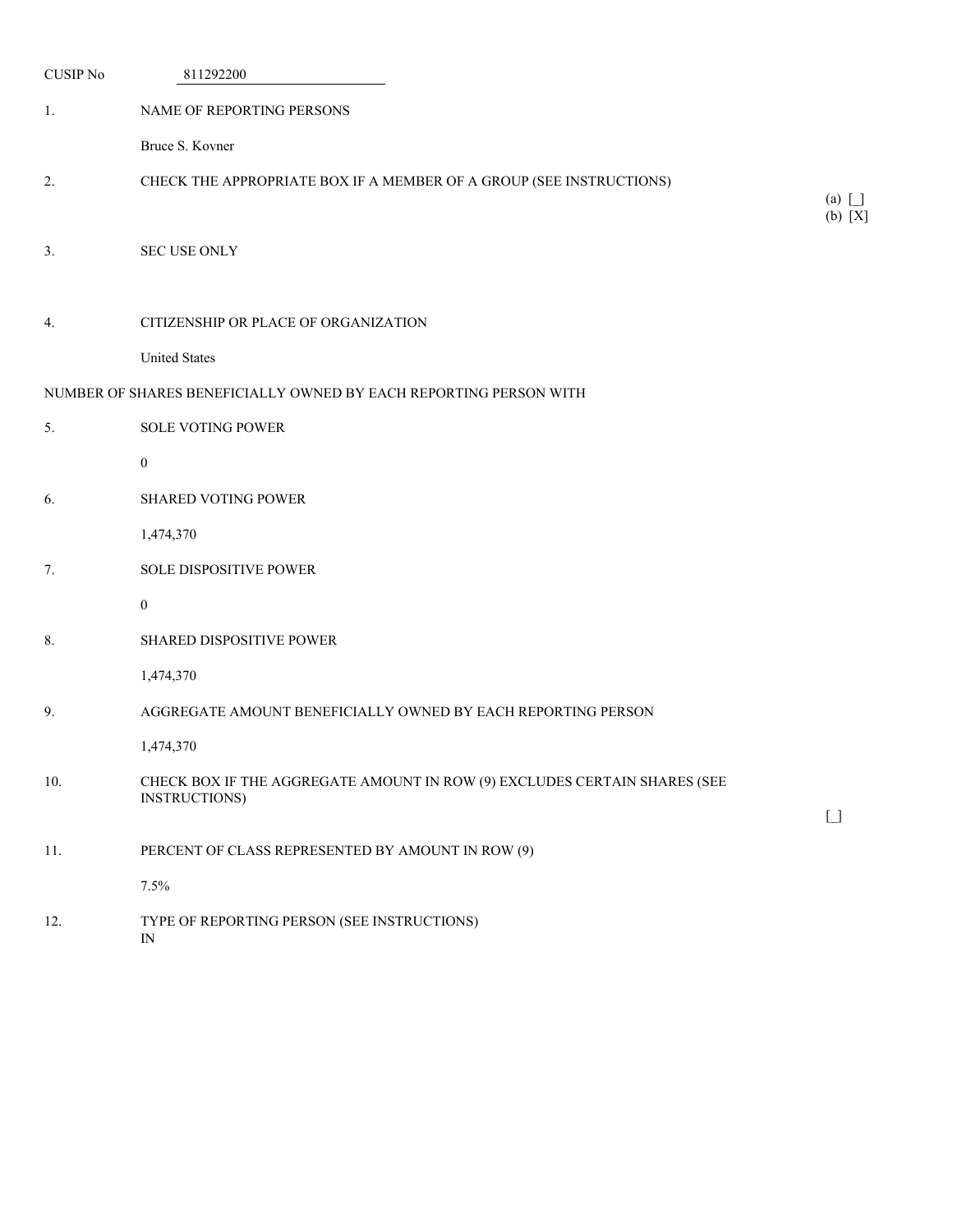| <b>CUSIP No</b> |      | 811292200                                                                                                                                                                                                                                                                                                                                                        |
|-----------------|------|------------------------------------------------------------------------------------------------------------------------------------------------------------------------------------------------------------------------------------------------------------------------------------------------------------------------------------------------------------------|
| Item 1.         | (a). | Name of Issuer:                                                                                                                                                                                                                                                                                                                                                  |
|                 |      | SCYNEXIS, Inc.                                                                                                                                                                                                                                                                                                                                                   |
|                 | (b). | Address of Issuer's Principal Executive Offices:                                                                                                                                                                                                                                                                                                                 |
|                 |      | 1 Evertrust Plaza, 13th Floor<br>Jersey City, NJ 07302                                                                                                                                                                                                                                                                                                           |
| Item 2.         | (a). | Name of Person Filing:                                                                                                                                                                                                                                                                                                                                           |
|                 |      | Caxton Corporation<br>CDK Associates, L.L.C.<br>Bruce S. Kovner                                                                                                                                                                                                                                                                                                  |
|                 | (b). | Address of Principal Business Office, or if None, Residence:                                                                                                                                                                                                                                                                                                     |
|                 |      | Caxton Corporation<br>731 Alexander Road,<br>Building 2, Suite 500<br>Princeton, New Jersey 08540<br>CDK Associates, L.L.C.<br>c/o Caxton Corporation<br>731 Alexander Road,<br>Building 2, Suite 500<br>Princeton, New Jersey 08540<br>Bruce S. Kovner<br>c/o Caxton Corporation<br>731 Alexander Road,<br>Building 2, Suite 500<br>Princeton, New Jersey 08540 |
|                 | (c). | Citizenship:                                                                                                                                                                                                                                                                                                                                                     |
|                 |      | Caxton Corporation - Delaware corporation<br>CDK Associates, L.L.C. - Delaware limited liability company<br>Bruce S. Kovner - United States citizen                                                                                                                                                                                                              |
|                 | (d). | Title of Class of Securities:                                                                                                                                                                                                                                                                                                                                    |
|                 |      | Common Stock, par value \$0.001 per share                                                                                                                                                                                                                                                                                                                        |
|                 | (e). | CUSIP Number:                                                                                                                                                                                                                                                                                                                                                    |
|                 |      | 811292200                                                                                                                                                                                                                                                                                                                                                        |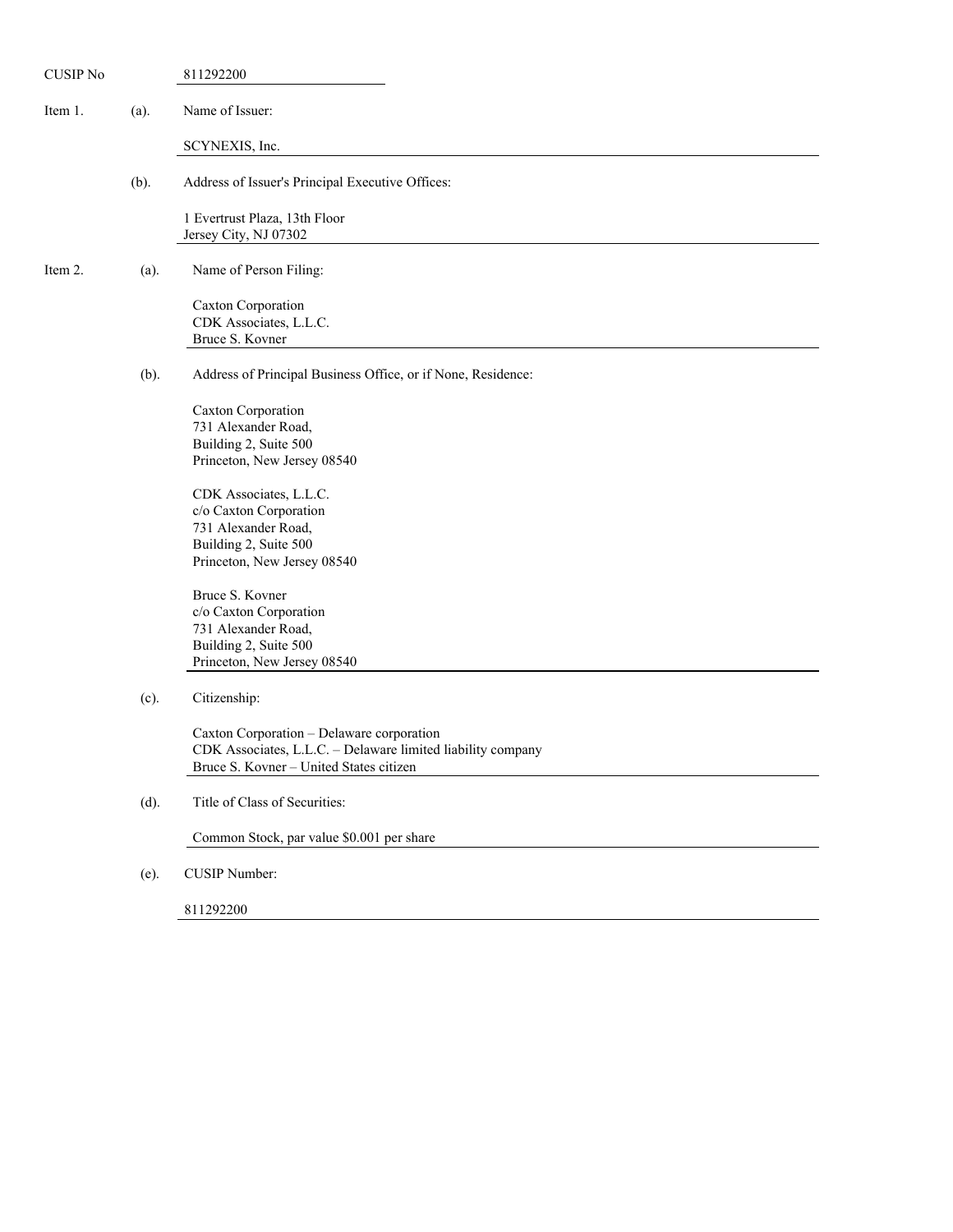If This Statement is filed pursuant to ss.240.13d-1(b) or 240.13d-2(b), or (c), check whether the person filing is a

| (a) | H                                      | Broker or dealer registered under Section 15 of the Exchange Act (15 U.S.C. 78c).                                                                                |
|-----|----------------------------------------|------------------------------------------------------------------------------------------------------------------------------------------------------------------|
| (b) | ſ 1                                    | Bank as defined in Section $3(a)(6)$ of the Exchange Act (15 U.S.C. 78c).                                                                                        |
| (c) | ſ 1                                    | Insurance company as defined in Section $3(a)(19)$ of the Exchange Act (15 U.S.C. 78c).                                                                          |
| (d) | []                                     | Investment company registered under Section 8 of the Investment Company Act of 1940 (15 U.S.C. 80a-8).                                                           |
| (e) | [ ]                                    | An investment adviser in accordance with § 240.13d-1(b)(1)(ii)(E);                                                                                               |
| (f) | [ ]                                    | An employee benefit plan or endowment fund in accordance with $\S 240.13d-1(b)(1)(ii)(F)$ ;                                                                      |
| (g) | $\begin{array}{c} \square \end{array}$ | A parent holding company or control person in accordance with Rule $13d-1(b)(1)(ii)(G)$ ;                                                                        |
| (h) | ſ 1                                    | A savings association as defined in Section 3(b) of the Federal Deposit Insurance Act (12 U.S.C.1813);                                                           |
| (i) | Γl                                     | A church plan that is excluded from the definition of an investment company under Section $3(c)(14)$ of the<br>Investment Company Act of 1940 (15 U.S.C. 80a-3); |
| (j) |                                        | Group, in accordance with s.240.13d-1(b)(1)(ii)(J).                                                                                                              |

# Item 3.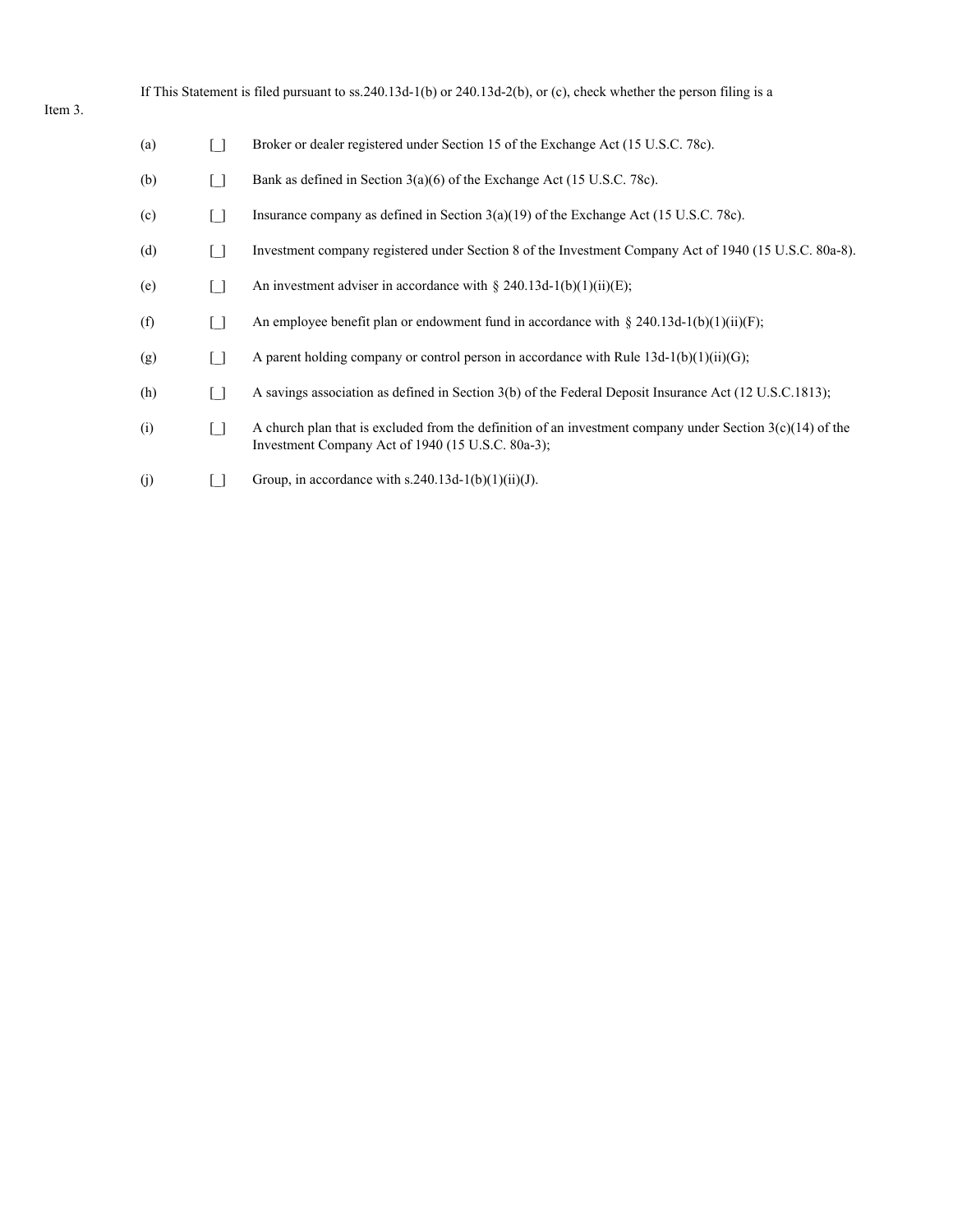| Item 4. | Ownership. |                   |                                                                                                                                                                                                           |                |
|---------|------------|-------------------|-----------------------------------------------------------------------------------------------------------------------------------------------------------------------------------------------------------|----------------|
|         | in Item 1. |                   | Provide the following information regarding the aggregate number and percentage of the class of securities of the issuer identified                                                                       |                |
|         | (a)        |                   | Amount beneficially owned:                                                                                                                                                                                |                |
|         |            |                   | 1,474,370 shares deemed beneficially owned by Caxton Corporation<br>1,474,370 shares deemed beneficially owned by CDK Associates, L.L.C.<br>1,474,370 shares deemed beneficially owned by Bruce S. Kovner |                |
|         | (b)        | Percent of class: |                                                                                                                                                                                                           |                |
|         |            |                   | 7.5% deemed beneficially owned by Caxton Corporation<br>7.5% deemed beneficially owned by CDK Associates, L.L.C.<br>7.5% deemed beneficially owned by Bruce S. Kovner                                     |                |
|         | (c)        |                   | Number of shares as to which Caxton Corporation has:                                                                                                                                                      |                |
|         |            | (i)               | Sole power to vote or to direct the vote                                                                                                                                                                  | $\overline{0}$ |
|         |            | (ii)              | Shared power to vote or to direct the vote                                                                                                                                                                | 1,474,370      |
|         |            | (iii)             | Sole power to dispose or to direct the disposition of                                                                                                                                                     | $\mathbf{0}$   |
|         |            | (iv)              | Shared power to dispose or to direct the disposition of                                                                                                                                                   | 1,474,370      |
|         |            |                   | Number of shares as to which CDK Associates, L.L.C. has:                                                                                                                                                  |                |
|         |            | (i)               | Sole power to vote or to direct the vote                                                                                                                                                                  | $\mathbf{0}$   |
|         |            | (ii)              | Shared power to vote or to direct the vote                                                                                                                                                                | 1,474,370      |
|         |            | (iii)             | Sole power to dispose or to direct the disposition of                                                                                                                                                     | $\mathbf{0}$   |
|         |            | (iv)              | Shared power to dispose or to direct the disposition of                                                                                                                                                   | 1,474,370      |
|         |            |                   | Number of shares as to which Bruce S. Kovner has:                                                                                                                                                         |                |
|         |            | (i)               | Sole power to vote or to direct the vote                                                                                                                                                                  | $\mathbf{0}$   |
|         |            | (ii)              | Shared power to vote or to direct the vote                                                                                                                                                                | 1,474,370      |
|         |            | (iii)             | Sole power to dispose or to direct the disposition of                                                                                                                                                     | $\mathbf{0}$   |
|         |            | (iv)              | Shared power to dispose or to direct the disposition of                                                                                                                                                   | 1,474,370      |
|         |            |                   |                                                                                                                                                                                                           |                |

Item 5. Ownership of Five Percent or Less of a Class.

If this statement is being filed to report the fact that as of the date hereof the reporting person has ceased to be the beneficial owner of more than five percent of the class of securities, check the following [\_].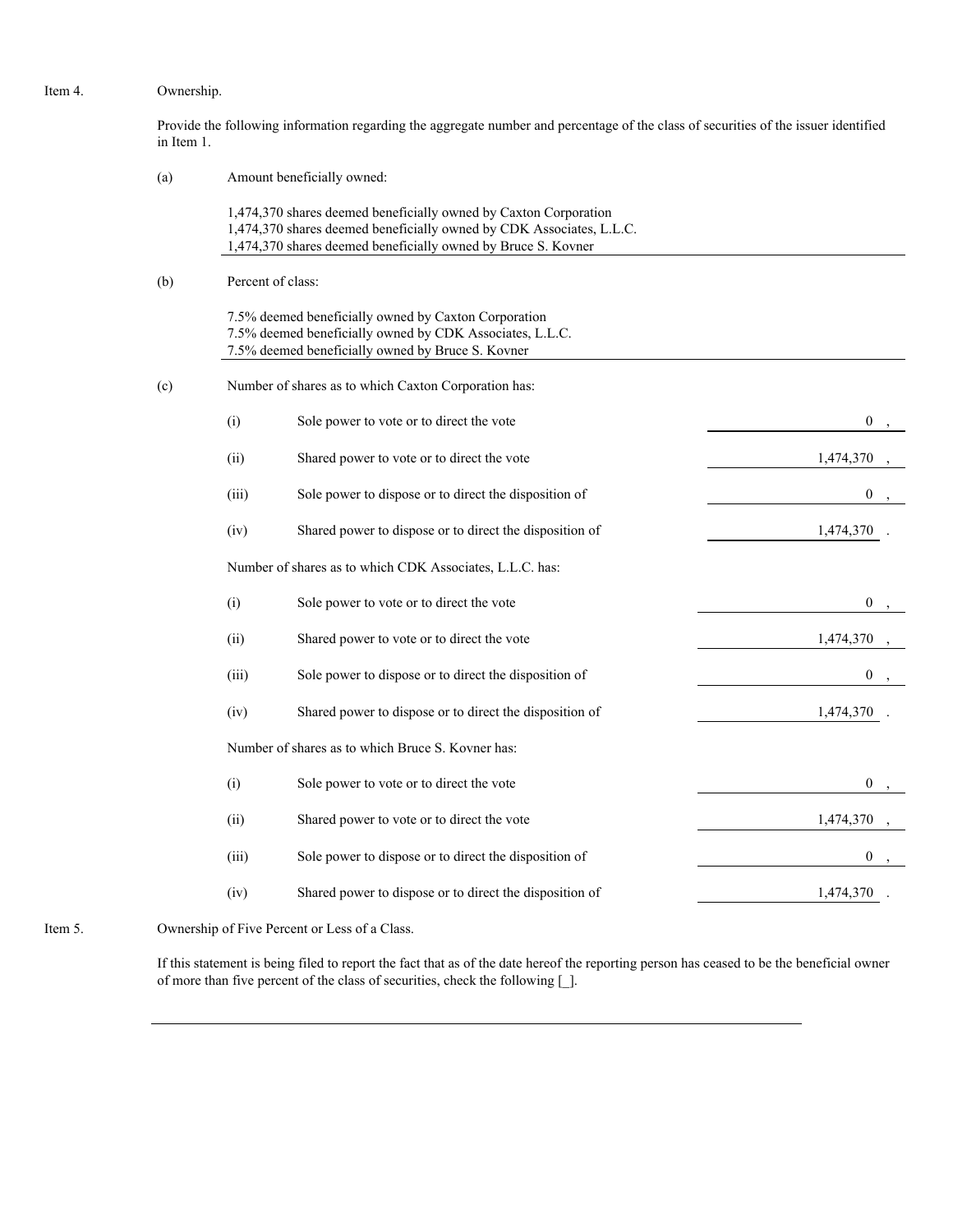| Item 6.  | Ownership of More Than Five Percent on Behalf of Another Person.                                                                                                                                                                                                                                                                                                                                                                                                                                                                                                        |
|----------|-------------------------------------------------------------------------------------------------------------------------------------------------------------------------------------------------------------------------------------------------------------------------------------------------------------------------------------------------------------------------------------------------------------------------------------------------------------------------------------------------------------------------------------------------------------------------|
|          | If any other person is known to have the right to receive or the power to direct the receipt of dividends from, or the proceeds<br>from the sale of, such securities, a statement to that effect should be included in response to this item and, if such interest relates<br>to more than five percent of the class, such person should be identified. A listing of the shareholders of an investment company<br>registered under the Investment Company Act of 1940 or the beneficiaries of employee benefit plan, pension fund or endowment<br>fund is not required. |
|          | The shares of the Issuer reported herein are held in the accounts of (i) CDK Associates, L.L.C., an entity for which Caxton<br>Corporation is the Manager, (ii) employees of an affiliate of Caxton Corporation, and (iii) another entity for which Caxton<br>Corporation is deemed to have beneficial ownership. Bruce S. Kovner is the Chairman and sole shareholder of Caxton<br>Corporation.                                                                                                                                                                        |
| Item 7.  | Identification and Classification of the Subsidiary Which Acquired the Security Being Reported on by the Parent Holding<br>Company.                                                                                                                                                                                                                                                                                                                                                                                                                                     |
|          | If a parent holding company has filed this schedule, pursuant to Rule $13d-1(b)(1)(ii)(G)$ , so indicate under Item 3(g) and attach<br>an exhibit stating the identity and the Item 3 classification of the relevant subsidiary. If a parent holding company has filed this<br>schedule pursuant to Rule $13d-1(c)$ or Rule $13d-1(d)$ , attach an exhibit stating the identification of the relevant subsidiary.                                                                                                                                                       |
|          | N/A                                                                                                                                                                                                                                                                                                                                                                                                                                                                                                                                                                     |
| Item 8.  | Identification and Classification of Members of the Group.                                                                                                                                                                                                                                                                                                                                                                                                                                                                                                              |
|          | If a group has filed this schedule pursuant to $\S 240.13d-1(b)(1)(ii)(J)$ , so indicate under Item 3(j) and attach an exhibit stating the<br>identity and Item 3 classification of each member of the group. If a group has filed this schedule pursuant to §240.13d-1(c) or<br>§240.13d-1(d), attach an exhibit stating the identity of each member of the group.                                                                                                                                                                                                     |
|          | N/A                                                                                                                                                                                                                                                                                                                                                                                                                                                                                                                                                                     |
|          |                                                                                                                                                                                                                                                                                                                                                                                                                                                                                                                                                                         |
| Item 9.  | Notice of Dissolution of Group.                                                                                                                                                                                                                                                                                                                                                                                                                                                                                                                                         |
|          | Notice of dissolution of a group may be furnished as an exhibit stating the date of the dissolution and that all further filings with<br>respect to transactions in the security reported on will be filed, if required, by members of the group, in their individual capacity.<br>See Item 5.                                                                                                                                                                                                                                                                          |
|          | N/A                                                                                                                                                                                                                                                                                                                                                                                                                                                                                                                                                                     |
|          |                                                                                                                                                                                                                                                                                                                                                                                                                                                                                                                                                                         |
| Item 10. | Certification.                                                                                                                                                                                                                                                                                                                                                                                                                                                                                                                                                          |
|          | By signing below I certify that, to the best of my knowledge and belief, the securities referred to above were not acquired and are<br>not held for the purpose of or with the effect of changing or influencing the control of the issuer of the securities and were not<br>acquired and are not held in connection with or as a participant in any transaction having that purpose or effect, other than<br>activities solely in connection with a nomination under § 240.14a-11.                                                                                     |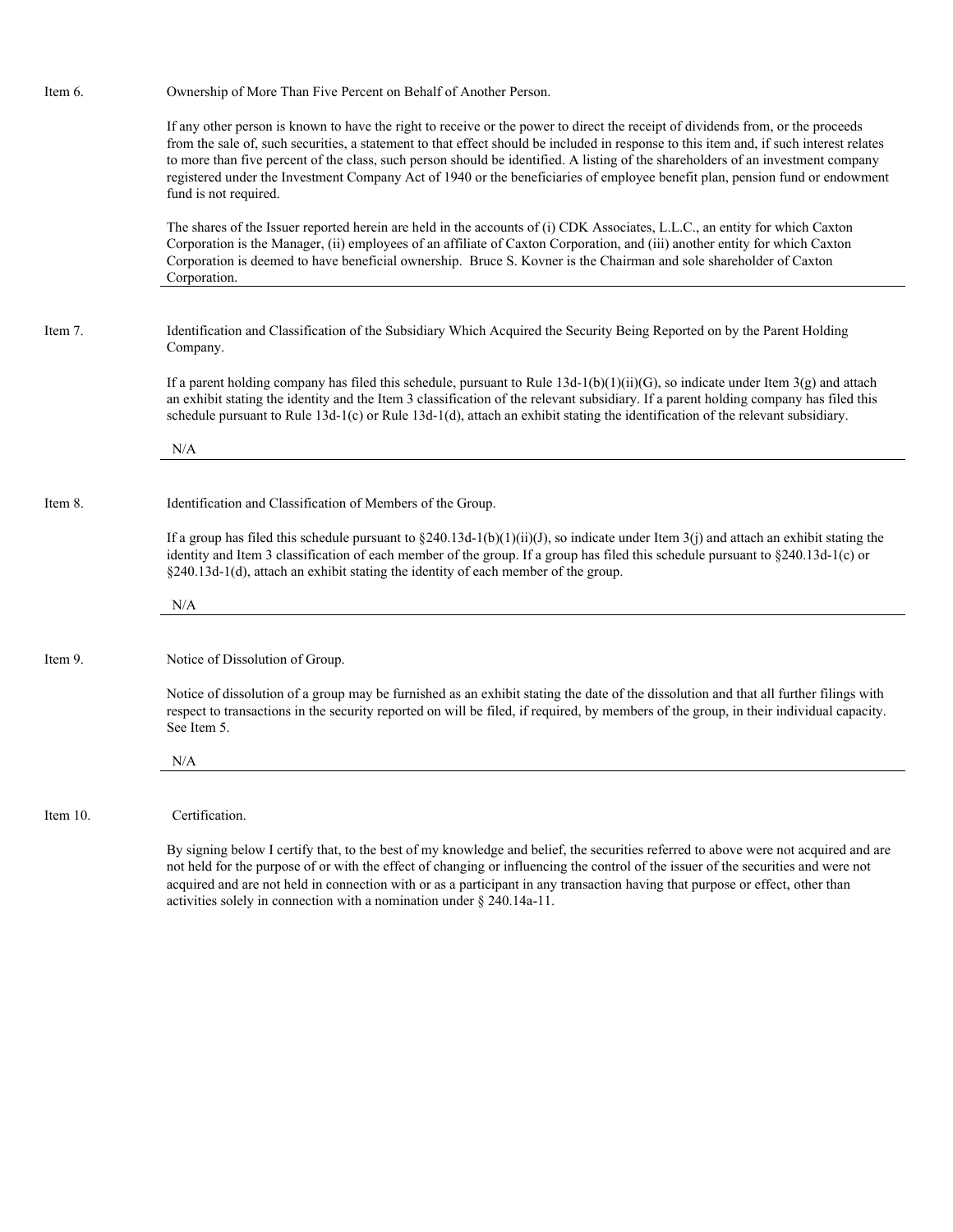#### SIGNATURE

After reasonable inquiry and to the best of my knowledge and belief, I certify that the information set forth in this statement is true, complete and correct.

#### CAXTON CORPORATION\*

| By:    | /s/ Heath N. Weisberg                        |
|--------|----------------------------------------------|
| Name:  | Heath N. Weisberg                            |
| Title: | General Counsel and Chief Compliance Officer |

#### CDK ASSOCIATES, L.L.C.\*

By: Caxton Corporation, its manager

| By:    | /s/ Heath N. Weisberg                        |
|--------|----------------------------------------------|
| Name:  | Heath N. Weisberg                            |
| Title: | General Counsel and Chief Compliance Officer |

### BRUCE S. KOVNER\*

| By:    | /s/ Heath N. Weisberg                |
|--------|--------------------------------------|
| Name:  | Heath N. Weisberg                    |
| Title: | Attorney-in-Fact for Bruce S. Kovner |

February 16, 2021

\* The Reporting Persons disclaim beneficial ownership in the Shares reported herein except to the extent of their pecuniary interest therein.

The original statement shall be signed by each person on whose behalf the statement is filed or his authorized representative. If the statement is signed on behalf of a person by his authorized representative other than an executive officer or general partner of the filing person, evidence of the representative's authority to sign on behalf of such person shall be filed with the statement, provided, however, that a power of attorney for this purpose which is already on file with the Commission may be incorporated by reference. The name and any title of each person who signs the statement shall be typed or printed beneath his signature.

Note. Schedules filed in paper format shall include a signed original and five copies of the schedule, including all exhibits. See s.240.13d-7 for other parties for whom copies are to be sent.

Attention. Intentional misstatements or omissions of fact constitute Federal criminal violations (see 18 U.S.C. 1001).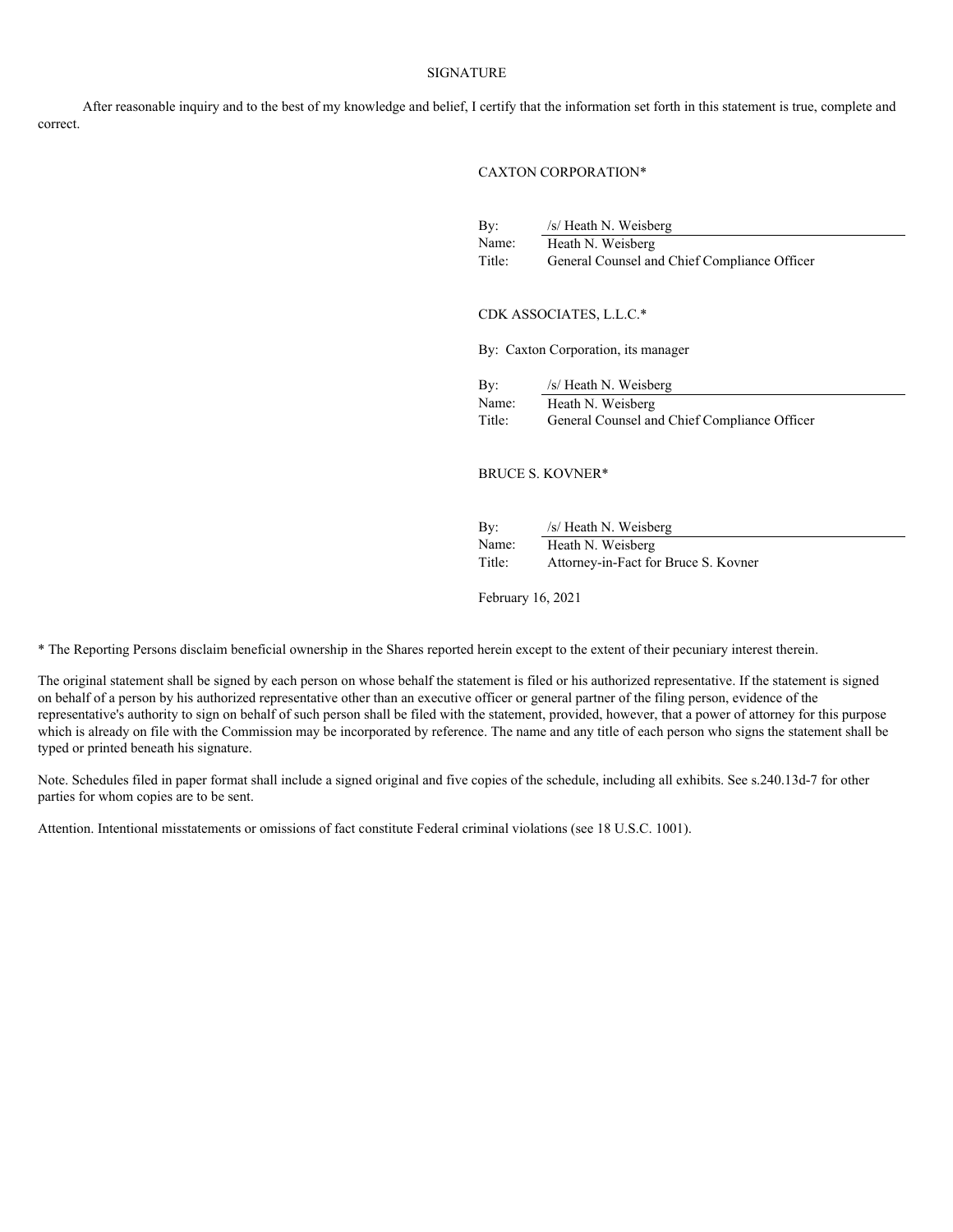## AGREEMENT

The undersigned agree that this Schedule 13G Amendment No. 3 dated February 16, 2021 relating to the Common Stock, par value \$0.001 per share of SCYNEXIS, Inc., shall be filed on behalf of the undersigned.

## CAXTON CORPORATION

| By:    | /s/ Heath N. Weisberg                        |
|--------|----------------------------------------------|
| Name:  | Heath N. Weisberg                            |
| Title: | General Counsel and Chief Compliance Officer |

## CDK ASSOCIATES, L.L.C.

By: Caxton Corporation, its manager

| By:    | /s/ Heath N. Weisberg                        |
|--------|----------------------------------------------|
| Name:  | Heath N. Weisberg                            |
| Title: | General Counsel and Chief Compliance Officer |

## BRUCE S. KOVNER

| By:    | /s/ Heath N. Weisberg                |
|--------|--------------------------------------|
| Name:  | Heath N. Weisberg                    |
| Title: | Attorney-in-Fact for Bruce S. Kovner |

February 16, 2021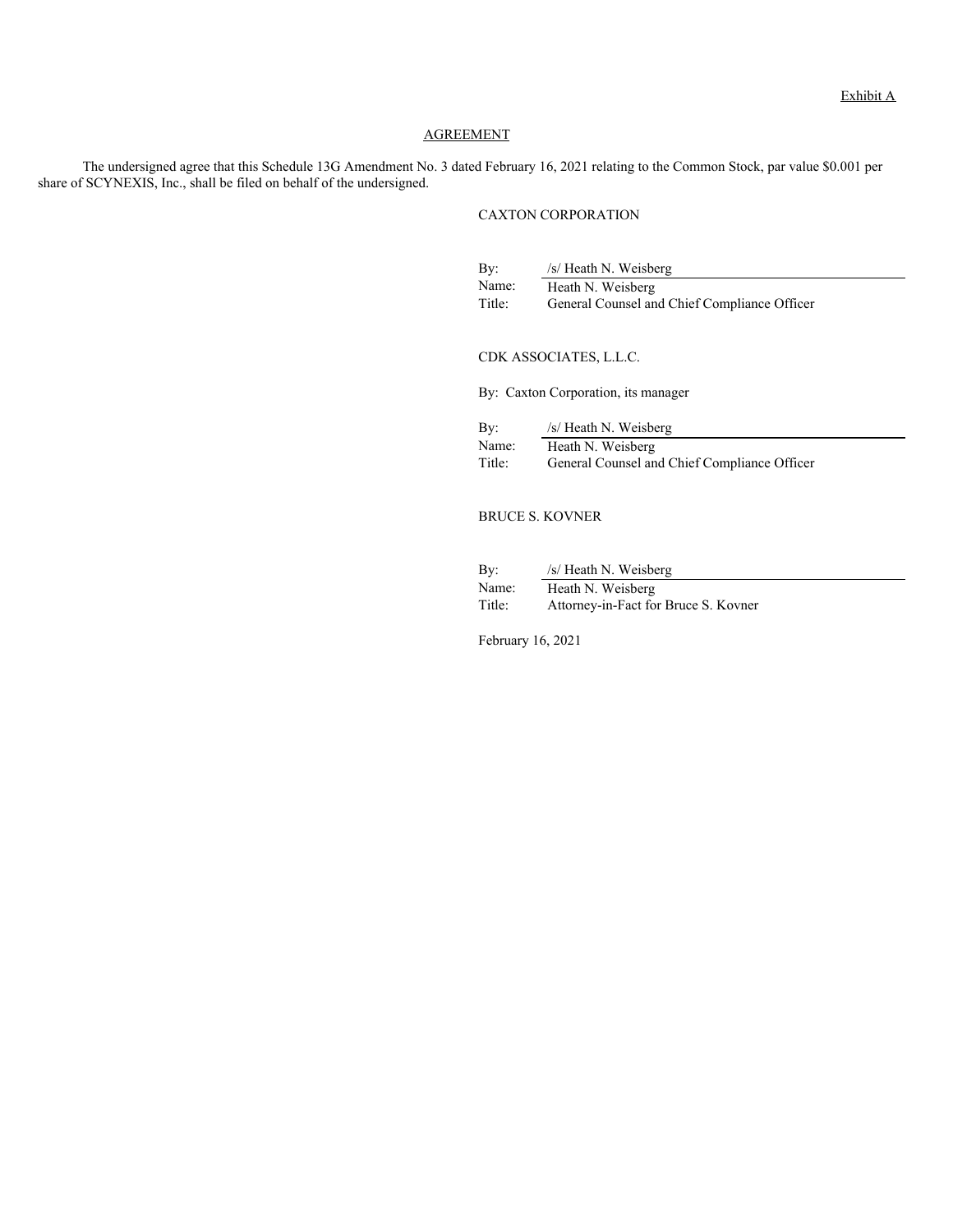## POWER OF ATTORNEY

Know all by these presents, that the undersigned hereby constitutes and appoints Heath Weisberg, signing singly, with full power of substitution, the undersigned's true and lawful attorney-in-fact to:

(1) execute for and on behalf of the undersigned any applications, reports, or documents required or deemed appropriate by the attorney-in-fact to file pursuant to (i) the United States Securities Exchange Act of 1934, as amended, or any rule, or regulation thereunder, including, without limitation, Schedules 13D, 13G, 13F, and 13H, and Forms 3, 4, and 5, (ii) the Securities Act of 1933, as amended, or any rule or regulation thereunder, including, without limitation, Form 144, (iii) the U.S. Commodity Exchange Act, as amended or any rule or regulation thereunder, or (iv) the statutes, rules or regulations of any other domestic or foreign governmental or self-regulatory authority;

(2) do and perform any and all acts for and on behalf of the undersigned which may be necessary or desirable to complete and execute any such applications, reports, or documents;

(3) take any other action of any type whatsoever in connection with the foregoing which, in the opinion of such attorney-in-fact, may be of benefit to, in the best interests of, or legally required by the undersigned, it being understood that the documents executed by such attorney-in-fact on behalf of the undersigned pursuant to this Power of Attorney shall be in such form and shall contain such terms and conditions as such attorney-in-fact may approve in such attorney-in-fact's discretion.

The undersigned hereby grants to each such attorney-in-fact full power and authority to do and perform any and every act and thing whatsoever requisite, necessary, or proper to be done in the exercise of any of the rights and powers herein granted, as fully to all intents and purposes as the undersigned might or could do if personally present, with full power of substitution or revocation, hereby ratifying and confirming all that such attorneyin-fact, or such attorney-in-fact's substitute or substitutes, shall lawfully do or cause to be done by virtue of this power of attorney and the rights and powers herein granted. The undersigned acknowledges that the foregoing attorney-in-fact, in serving in such capacity at the request of the undersigned, are not assuming, nor is the Company assuming, any of the undersigned's responsibilities to comply with the applicable statutes, rules and regulations.

This Power of Attorney shall remain in full force and effect until revoked by the undersigned in a signed writing delivered to the foregoing attorney-in-fact or otherwise terminated by my death or other event described in section 5-1511 of the New York General Obligations Law.

#### SIGNATURE AND ACKNOWLEDGMENT:

In Witness Whereof I have hereunto signed my name on the 9th day of May, 2013.

/s/ Bruce Kovner Bruce Kovner